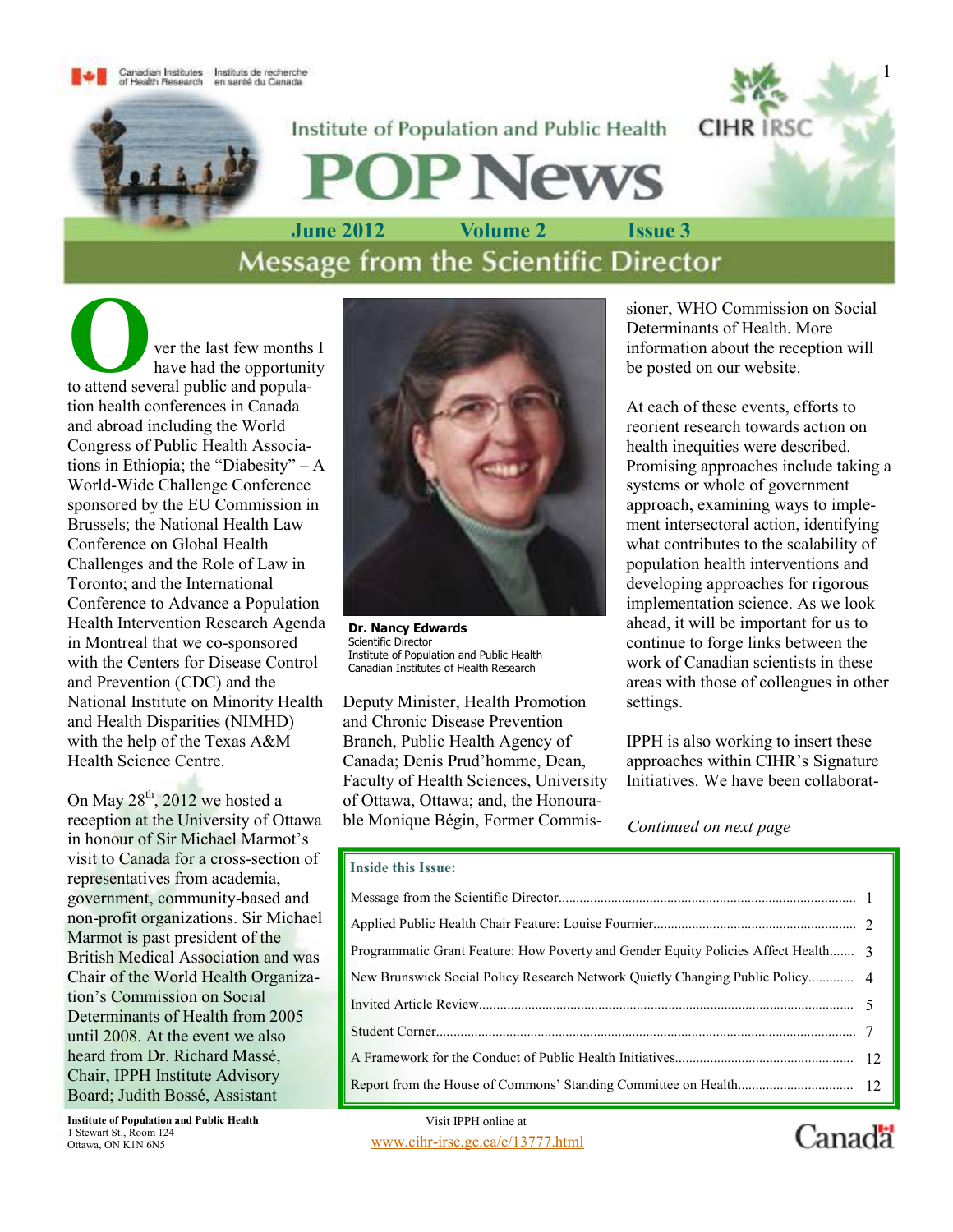ing particularly closely with other CIHR Institutes on two of these initiatives for which IPPH is a colead: Community-Based Primary Health Care (with IHSPR) and Pathways to Health Equity for Aboriginal Peoples (with IAPH [lead] and IGH [co-lead]). These approaches are also part of our global health efforts, in particular the ongoing work of the Global Health Research Initiative and the Global Alliance on Chronic Diseases. The need for an interdisciplinary approach to advance these fields of research is very

apparent.

In addition, we welcome three summer students and a practicum student to IPPH who are sure to bring interdisciplinary perspectives to their work. Andrea Hill is a journalism and biology student at Carleton University with a keen interest in science writing and knowledge translation. Alannah Brown is working towards a double major in Health Studies and Sociology at the University of Toronto. Max Deschner is an Anthropology and Political Science student at McGill

University. As a Masters of Public Health Student at the University of Toronto conducting her practicum at the Institute, Rachel MacLean will be applying the knowledge she has acquired through course work, particularly with respect to the application and evaluation of population health intervention research and global health research. We look forward to their contributions.

From all of us at IPPH, we wish you a healthy and productive summer.

### Applied Public Health Chair Feature: Louise Fournier

 $\blacksquare$  mentally healthy population is probably one of the greatest assets that a society can have. But a number of indicators show that the public's mental health is now seriously threatened. Mental health problems rank second in the burden of disease, right after cardiovascular disease and ahead of all forms of cancer combined. In addition, a study that I conducted using a sample of nearly 15,000 clients of general practitioners showed that mental health problems can cause more disabilities than chronic physical diseases do: the risk of having a high degree of disability is two times higher for people who have only chronic physical diseases, six times higher for people who have only a high level of symptoms of depression or anxiety, and 12 times higher for people who have both kinds of problems at once.

My work aims to improve the public's mental health through research and knowledge transfer. This research focuses mainly on the quality of

primary care for people with anxiety and depression disorders and on the mental illnesses that are most common in the general population. My team attempts to determine how to improve the quality of this care and how to encourage the adoption of best practices in providing it. Two of our research projects, entitled Dialogue and *Trajectoires* ("pathways"), examine the impact of contextual and organizational factors on the care process and on changes in the mental health status of people affected by the targeted problems. One of these studies was conducted in the services areas of 15 health and social service centres in Quebec and the other in two isolated regions of Quebec — Nunavik and the Lower North Shore. Two other projects—Cible Qualité ("targeting quality") and Transition Cegep ("college transition") involve testing knowledge translation programs designed to improve quality of care, the first in a primary care setting and the second in a college setting. This second program includes interventions to promote mental health



Article by Louise Fournier Applied Public Health Chair, Canadian Institutes of Health Research Ministère de la santé et des services sociaux du Québec, Fonds de la recherche en santé du Québec Associate Professor, Department of Social and Preventive Medicine, Université de Montréal Researcher, Centre de recherche du CHUM and Institut national de santé publique du Québec

and prevent mental illness. The hypothesis that we are testing is that teaching best practices and then providing scientific support to the people who implement them will

# Canadä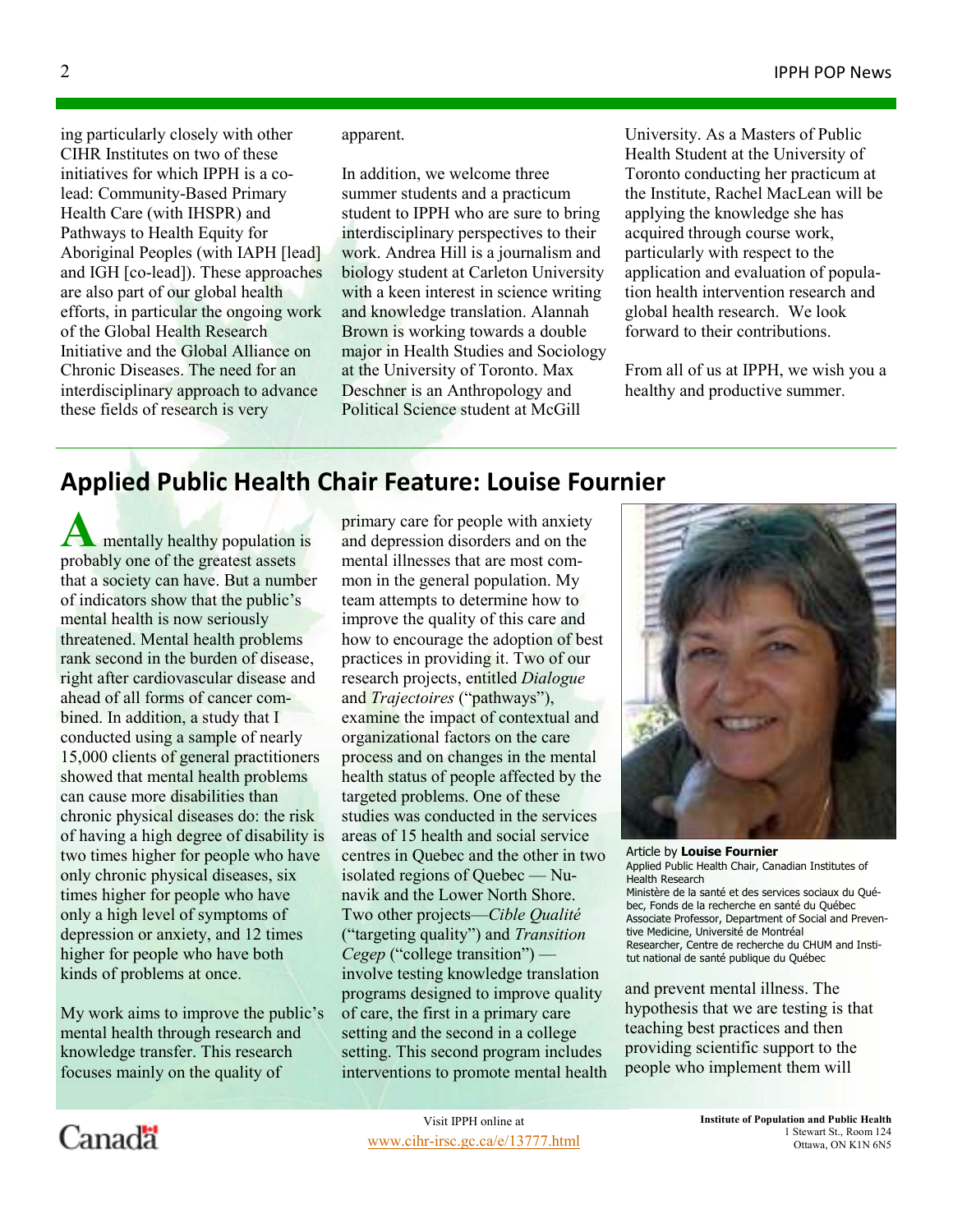encourage the development of more effective services and interventions. Lastly, to overcome the lack of tools and encourage collaboration among various professionals, I have developed a depression-care protocol for use by primary-care providers in Quebec. Here, the hypothesis is that implementing the recommendations in this protocol will improve the quality of care provided to people with depressive disorders and hence improve their mental health as well.

I conduct all of my research in close collaboration with policy makers, managers, and practitioners. Practitioners are both the source of inspiration for this research and the primary target audience for its results. It was in this context that the Qualaxia network was established. This network is comparable to a community of practice. It includes researchers, students and experts who share their scientific knowledge. The network's website (www.qualaxia.org/ index.php?lg=e) currently offers content on 18 topics in population mental health; a publication, entitled *Quintessence*, on these same topics; a collection of nearly 900 relevant publications; and nearly 30 blogs. This site also hosts other sites dedicat-

ed to individual research projects, so that readers can follow their progress. The Qualaxia network also holds a variety of events, such as luncheon conferences and thematic days. This network has about 150 active members. Its chief goal is to improve the quality of interventions to prevent and cure mental illness and promote mental health. The network is now in its third year of existence. There are plans to conduct an evaluation of this network in the coming year.

# Programmatic Grant Feature: How Poverty and Gender Equity Policies Affect Health

Article by Andrea Hill, Summer Student, CIHR-IPPH

 $\mathsf{L}\,$  hough an enormous amount of evidence suggests that poverty, economic and gender inequalities negatively impact health, there has been far less research on how nations can best address this impact. With the support of one of 11 CIHR-IPPH programmatic grants in health and health equity, Dr. Jody Heymann and co-investigators hope to move forward our understanding of effective policy approaches.

Over the next five years, Heymann and her team will systematically examine the relationship between social policies and health outcomes in more than 50 countries worldwide. Specifically, they will examine how policies addressing economic and gender inequality impact three indicators of health central to the Millennium Development Goals

(MDGs): morbidity and mortality in children; morbidity and mortality in women of reproductive age; and death from HIV/AIDS, tuberculosis and other diseases.

including UNICEF'S Multiple Indicator Cluster Survey, the Demographic and Health Surveys and the World Health Survey. Data will be analyzed to examine both average health

We hope by making available better comparative data<br>across countries that individual countries can learn from<br>the successes and failures, the opportunities and<br>challenges that their neighbours and similar countries<br>face so across countries that individual countries can learn from the successes and failures, the opportunities and challenges that their neighbours and similar countries face so that every single one doesn't need to reinvent the wheel.

Research of this type and scale has not been attempted before, in part because appropriate data have not been available. But Heymann has spearheaded the development of a global data centre that contains comprehensive and comparative information on social policies in 193 UN countries. This will be used in tandem with health outcome data collected by surveys

> www.cihr-irsc.gc.ca/e/13777.html Visit IPPH online at

outcomes and disparities in outcomes as they relate to social policies.

"We'll have very detailed householdlevel data and far more comprehensive policy data than has ever been available before," Heymann says. "When we only knew what the policy was in one country, it was much

Continued on next page

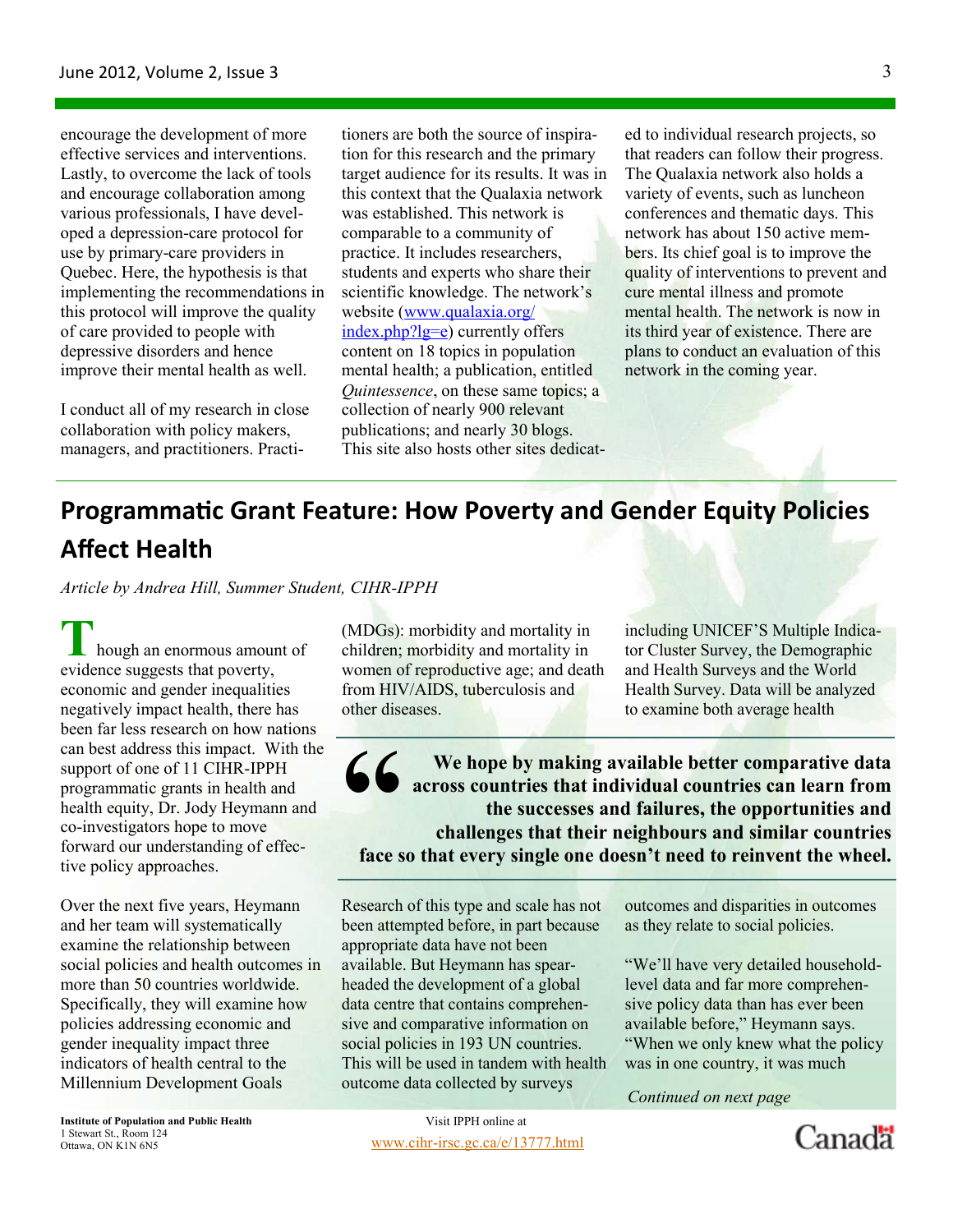#### IPPH POP News

harder to know the impact of that policy. You could look at change over time, but other things were changing — the economy was changing over that time period, demographics were changing over that time period. When we're able to look at policies across many countries, it allows us to control much better for factors other than public policies that might be affecting health outcomes."

Heymann's team is made up of researchers from North America, Europe, Africa, Latin America and Asia who are working with knowledge mobilization partners from some of the world's largest nongovernmental (NGO) and intergovernmental organizations (IGO) including UNICEF, Save the Children, CARE and the World Federation of Public Health Associations. Regular meetings between these partners will ensure information is directly shared

with the groups involved in designing social policies.

"We will be assessing our ability to develop information that the global NGOs and IGOs can and want to use in their work and that they find important and valuable in what they do," Heymann says.

By the time programmatic grant funding ends, Heymann and her team will also have developed a public use platform to make their findings available to a larger group of governments and policy makers.

"We hope by making available better comparative data across countries that individual countries can learn from the successes and failures, the opportunities and challenges that their neighbours and similar countries face so that every single one doesn't need to reinvent the wheel," Heymann says.



Jody Heymann Canada Research Chair in Global Health and Social Policy Professor (joint appointment with the Department of Epidemiology, Biostatistics and Occupational Health and Department of Political Science) McGill University

### N.B. Social Policy Research Network Quietly Changing Public Policy



Article by **Andy Scott** Executive Director New Brunswick Social Policy Research Network

he New Brunswick Social Policy Research Network (NB-SPRN) was established in 2010. Our mission is to advance an evidence-informed approach to socio-economic policy development. Key to the Network's mandate is identifying occasions for collaboration between government officials and people conducting research relevant to any area of socioeconomic policy.

Over the past thirty years, public policy research analysis and development capacity has experienced fiscal restraint within public administrations around the world. There has been a concurrent increase in the amount of

public policy research outside of government and an increased interest in the impact of that research, among academics.

These two circumstances have created historic openness on the part of government to receive information and advice, and active participation among those outside of government; academics and community-based organizations. The NBS-SPRN has seized this opportunity to introduce new forms of collaboration between academia, government and community organizations with tremendous response. Specifically, the NB-SPRN played a key role in brokering an arrangement between the University

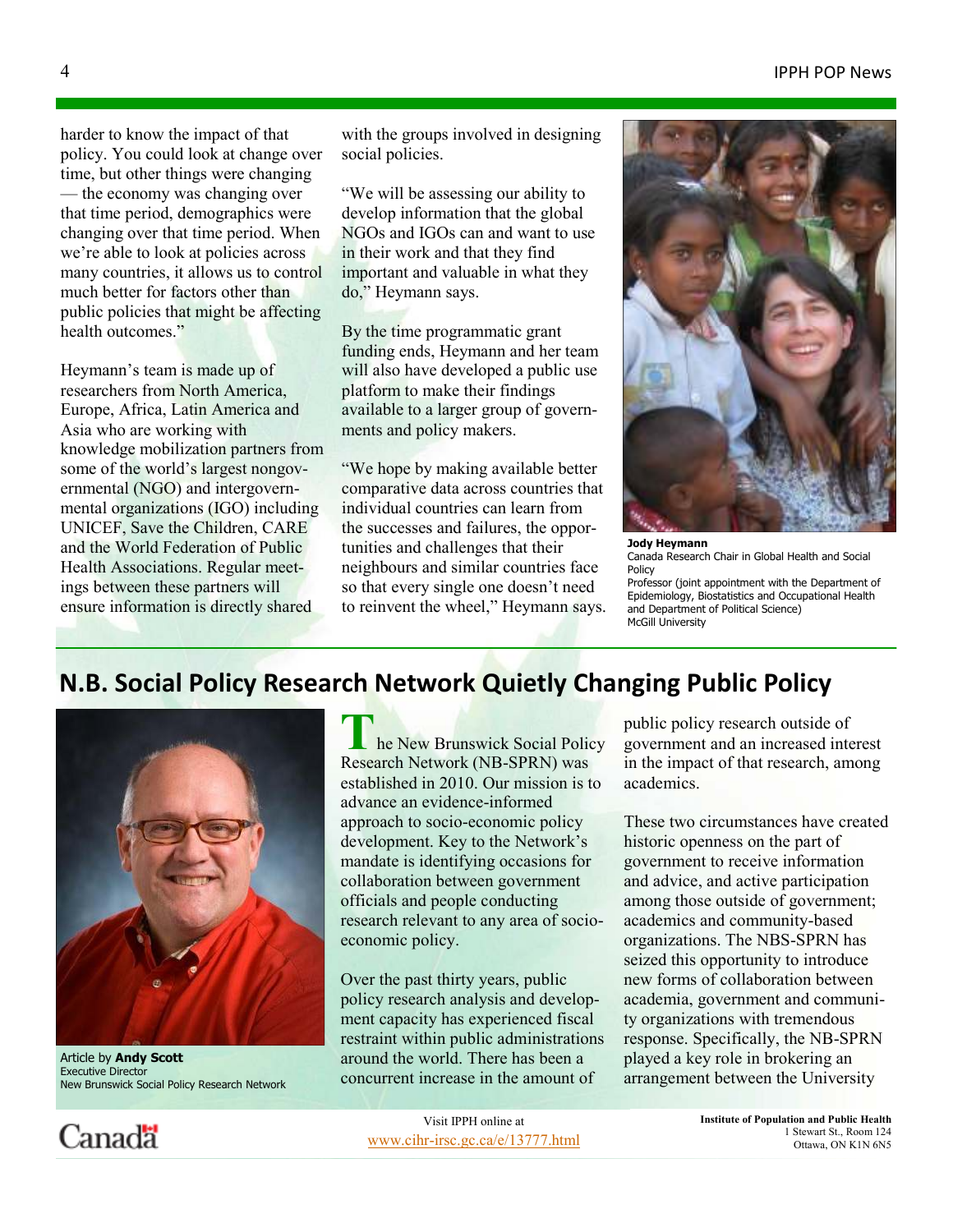of New Brunswick, the New Brunswick Department of Health and the Regional Development Corporation to establish the New Brunswick Policy Research Institute for the mutual benefit of a data-rich provincial government and interested researchers who now have access to a prolific collection of administrative data.

In the field of health, the NB-SPRN is involved in research projects around childhood obesity, middle-age sedentary lifestyles, Aboriginal health, aging, rural delivery of services, chronic and mental illness, among our eighty-plus on-going projects.

The network is collaborating with the

Atlantic Institute on Aging in the development of a research program in New Brunswick. The NB-SPRN identified 98 researchers in the province with an interest in aging and we are actively working on bringing these researchers together, identifying more specific areas of shared interest, introducing those unfamiliar with government and government personnel and also introducing those in government who are unaware of the large numbers of people doing agingrelated research in the province.

We are currently playing a key role in knowledge translation by helping the research team of Drs. Stacey Reading (UNB) and Baukje (Bo) Miedema (Dal) expand their CIHR-funded H.E.A.L.T.H. Study and related Take

H.E.A.R.T. Program across the province of New Brunswick. These evidence-based programs use interprofessional teams of exercise specialists, dietitians and family physicians to deliver physical activity and nutrition programming to adults in both urban and rural community settings. NB-SPRN was instrumental in bringing the researchers together with provincial government decision makers so that the programs can be developed and delivered in support of a provincial strategy to prevent, delay onset or reduce the severity of chronic illness. NB-SPRN helped the research team project funding grow from \$12,000 in 2008 to a current total of over \$600,000 in both CIHR and provincial government funds.

### **Invited Article Review**

A review of Frank & Haw. "Best Practice Guidelines for Monitoring Socioeconomic Inequalities in Health Status: Lessons from Scotland" The Milbank Quarterly 2011; 89(4): 658-693.

ohn Frank and Sally Haw provide a thoughtful and timely overview of disparities surveillance at the national level, with a focus on socioeconomic position (SEP) in relation to a suite of outcomes including all-cause mortality, low birthweight and mental health. They first recommend some "critical appraisal criteria" that help evaluate the significance and utility of specific indicators and then apply these criteria to data collected in Scotland over a roughly 10-year period, focusing on the contrast between the extreme deciles of the Scottish Index of Multiple Deprivation.

The criteria delineated by Frank and Haw seem quite reasonable, but at the same time represent an ideal that no indicator can meet unambiguously. Therefore, the summary evaluation the authors present is a subjective assessment of measures that might be close enough to work well, even if not perfectly. For example, Frank and Haw express no hesitations about cancer outcomes with respect to the criterion "epidemiological completeness and accuracy of reporting," giving these all an affirmative checkmark. And yet, cancer incidence and mortality are notoriously sensitive to screening policies, which in turn can show

Continued on next page



Review by **Jay Kaufman** Canada Research Chair in Health Disparities Department of Epidemiology, Biostatistics and Occupational Health **Professor** McGill University

Institute of Population and Public Health 1 Stewart St., Room 124

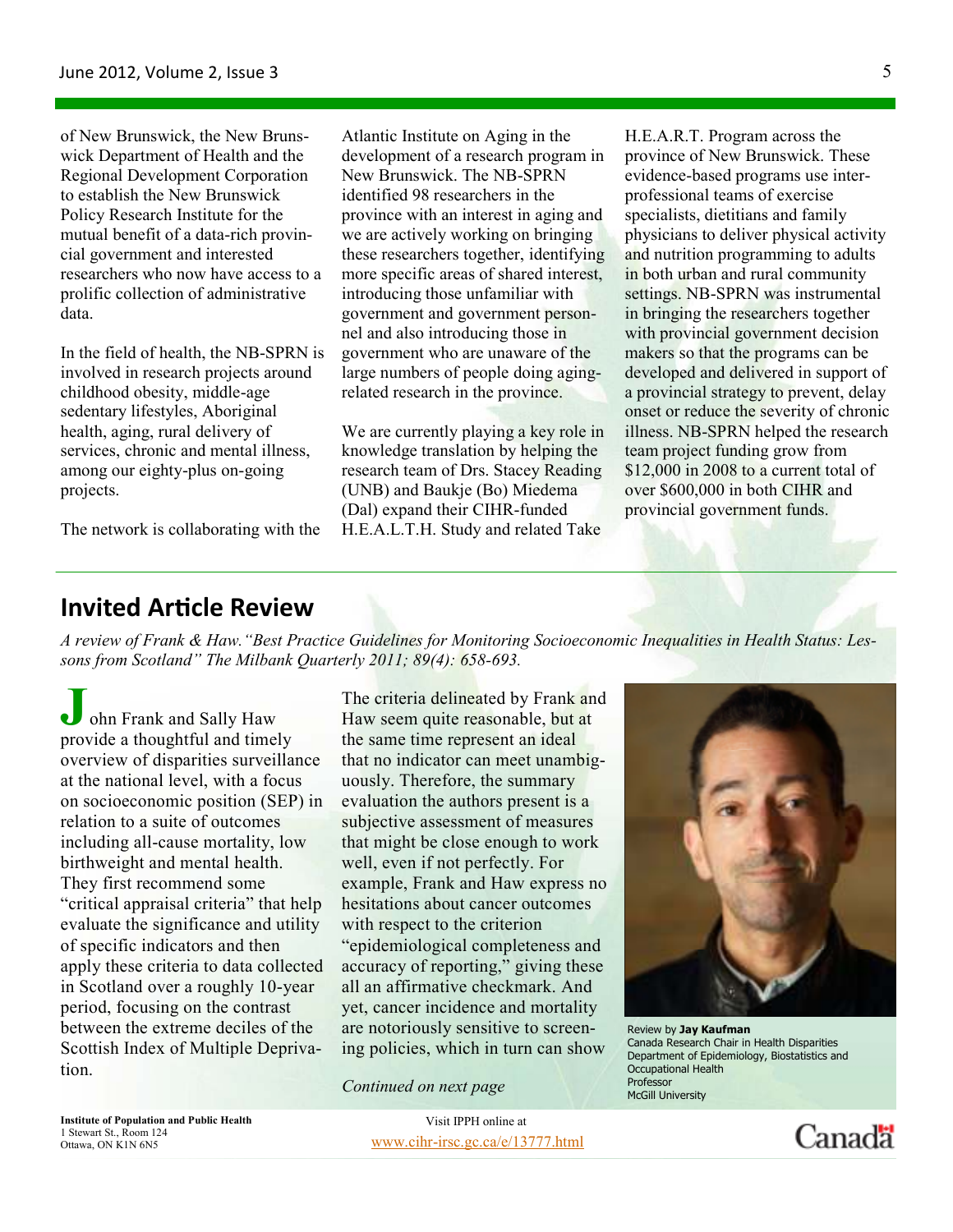stark socioeconomic gradients. It is challenging to distinguish between men who die from prostate cancer versus those who die with prostate cancer, for example, because aggressive screening increases incidence and prevalence, even for tumors that will never cause death. Similar critiques can beleveled at almost all indicators and, of course, some are inherently more uncertain than others. The indicator "alcoholrelated mortality," for example, similarly gets a pass from the authors, despite considerable doubt in causal attribution for most deaths beyond eponymous conditions such as "alcoholic liver disease."

The remaining criteria are likewise sensible in spirit but difficult to apply objectively. For example, the criterion "clarity for non-scientists" is a practical necessity, but judgment of what is deemed accessible to lay people is impossibly fickle. The authors consider healthy life expectancy too obscure on this point, but see no problems with allcause mortality. However, all-cause mortality must be age-standardized to be meaningfully compared across time or population groups,

and this creates ambiguities that can flummox even professionals. For example, when the age standard changed in the US from the 1970 to the 2000 census populations, ratiomeasure disparities witnessed an instantaneous decrease.<sup>1</sup> Many nonprofessionals would be hardpressed to explain this phenomenon. On the other hand, as implied by Frank and Haw, perhaps this means that all ratio comparisons should be avoided. But this, too, would be a controversial suggestion.

Perhaps the most uncomfortable aspect of the paper is that the example data from Scotland are in fact ecologic, with SEP assigned at the level of a postal-code derived areal unit. The authors assure us that with 6505 areal units for a population of roughly 5 million (~750 individuals on average per cluster) these make a good proxy for individual SEP. This is clearly not true, even if the average population was 75 or  $7.5<sup>2</sup>$ . The authors themselves embrace this point with their final suggestion, which is that accurate high-quality surveillance ultimately requires anonymous

linkage of micro-level data. This may not yet be a reality in Scotland, although some tentative steps in this direction have already been taken in Canada.<sup>3</sup> As presciently stated by the authors, the future of disparities monitoring at the national level clearly lies in this direction.

#### REFERENCES:

1. Krieger N, Williams DR. Changing to the 2000 standard million: are declining racial/ethnic and socioeconomic inequalities in health real progress or statistical illusion? Am J Public Health. 2001 Aug;91(8):1209-13.

2. Geronimus AT, Bound J. Use of census-based aggregate variables to proxy for socioeconomic group: evidence from national samples. Am J Epidemiol. 1998 Sep 1;148(5):475-86.

3. Wilkins R, Tjepkema M, Mustard C, Choinière R. The Canadian census mortality follow-up study, 1991 through 2001. Statistics Canada, Catalogue no. 82 -003-XPE, Health Reports 2008; 19(3): 25-43.

66 [T]he summary evaluation the authors present is a<br>enough to work well, even if not perfectly. subjective assessment of measures that might be close enough to work well, even if not perfectly.

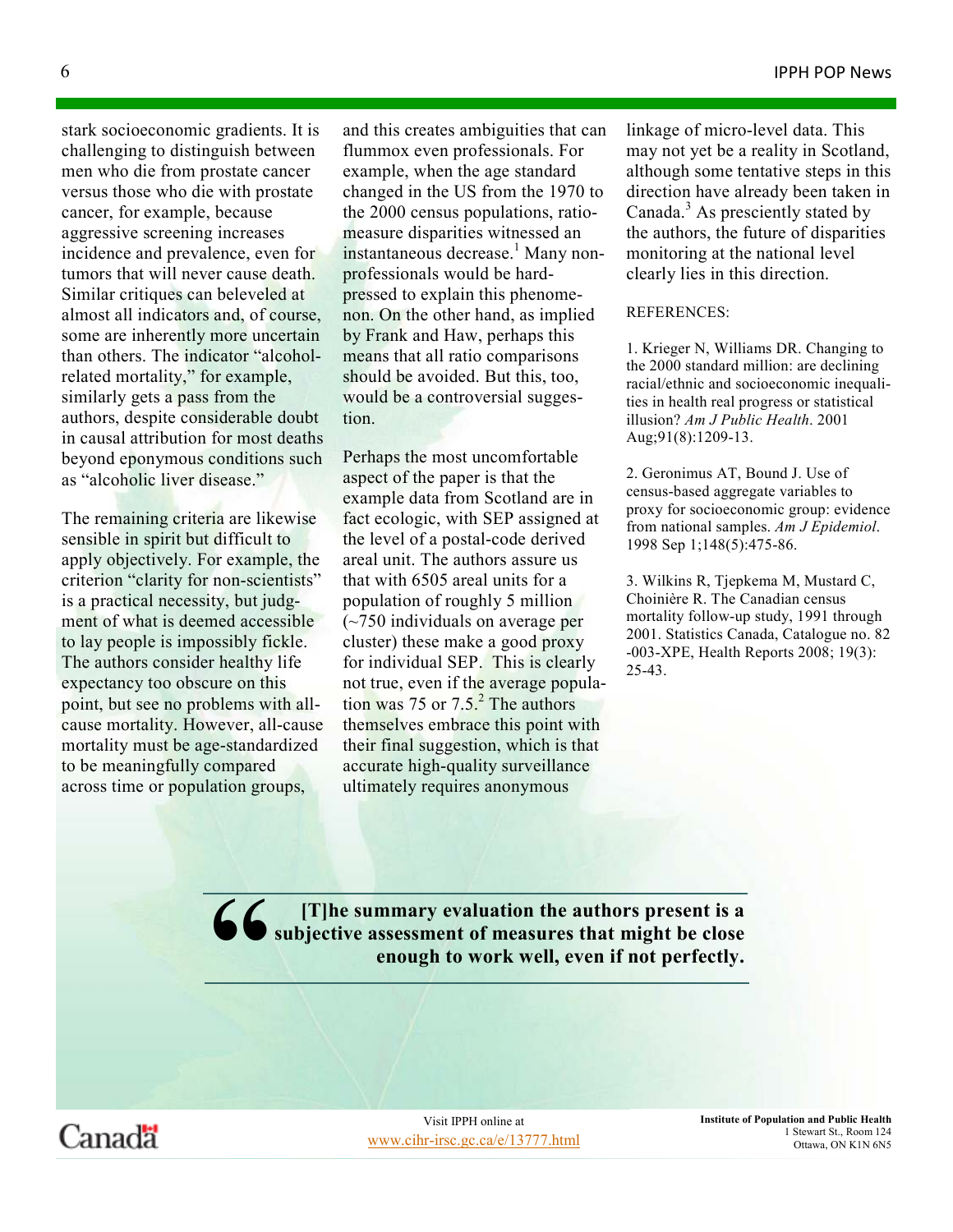## **Student Corner: Health Equity Workshop Reflections**

 $\iota$  t was a pleasure and honour to be student attendees at the Health Equity Workshop in Toronto hosted by the National Collaborating Centre for Determinants of Health (NCCDH) and CIHR's Institute of Population and Public Health (IPPH). Participating in this two-day event prompted our thinking around the unique perspectives students bring to the broader public health dialogue on health equity. As students, we strive to be meaningfully engaged in these issues and appreciate the need to build on the work of public health organizations such as NCCDH and IPPH to continue the dialogue and move towards action on addressing health equities.

Students across different health disciplines and professions recognize the importance of social and political factors in shaping the distribution of health, and that the current public health landscape is quite different than it was even 10 years ago. "Knowledge," "collaboration," and "leadership" have taken on new meanings and it is our role as students and future public health leaders to continually challenge the historical constructions of these concepts and work to incorporate new understandings of them into ever-changing public health practice. Globalization, capitalism, and information technology are highly influential in shaping peoples' health and if we are to effectively address health inequities in a contemporary context, we must understand how these systems intersect to produce health inequities and apply these understanding to our public health work.



Reflection by Carmen Dell (Canadian Nursing Students Association), Alycia Fridkin (Canadian Public Health Association Student Ad Hoc Committee) and Fareen Karachiwalla (Public Health Physicians of Canada)

We recognize the unique role of the public health sector in championing intersectoral action to address the root causes of inequities. Students in public health are increasingly being trained in interdisciplinary areas that

common health equity goals. Representatives from other sectors should be invited to engage in public health dialogues on health equity at forums like the one hosted by NCCDH and IPPH.

G bealth equity and<br>ways that are meant-<br>lie outside of the traditional core We need to expand the public health discourse on health equity and learn to speak about health equity in ways that are meaningful to other professional arenas.

public health sciences, such as public policy, critical and cultural studies, applied ethics, and land and food systems. Interdisciplinary perspectives should be included in public health training and public health perspectives should be included in the curricula of other professional health programs, such as medicine, nursing, and dentistry. We need to expand the public health discourse on health equity and learn to speak about health equity in ways that are meaningful to other professional arenas. In doing so we can better collaborate with our partners in economics, education, social work, communications, policy and law, for example, in achieving our Finally, in an era where statistics, economics and "hard" sciences dominate the evidence base for policy and decision-making, explicit attention to the underlying ideologies and values that drive our health equity work is being lost in translation. To solicit public support for addressing health inequities, we need to use compelling narratives that point to the implicit values within political agendas and not shy away from using the language of human rights. We need to increasingly engage with the human rights discourses that equity activists have been using for generations and call out injustice as exactly that.

Institute of Population and Public Health 1 Stewart St., Room 124<br>Ottawa, ON K1N 6N5

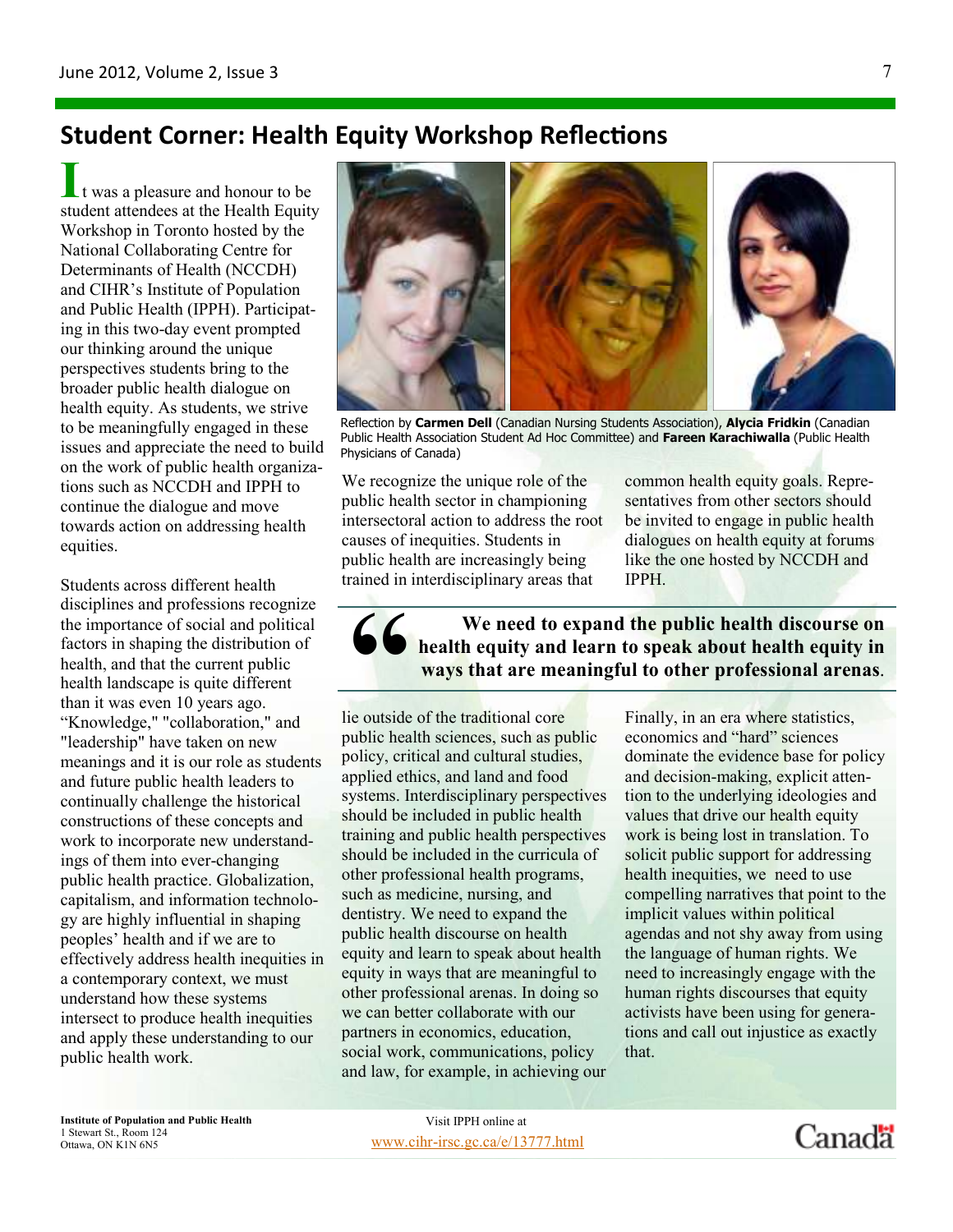### **Student Corner: PHIR Conference Reflections**

hen is a complex intervention truly complex? What does community mean, and to whom? How can we develop and take advantage of emerging methodologies without compromising rigour? These are some of the ambitious questions that were up for discussion at the International Conference to Advance a Population Health Intervention Research (PHIR) Agenda held March  $26-27<sup>th</sup>$  in Montreal, Ouebec.

My own academic interest in each of these questions springs from my doctoral research, which examines health outcomes of social housing redevelopment interventions. Here, many of the common challenges of natural experiments must be addressed. Among these is the issue of randomization into control and intervention groups, which is almost always impossible. Furthermore, redevelopment introduces many overlapping interventions at once, and researchers lack control over the timing, phases, and site conditions. But in the absence of randomized studies, such natural experiments can offer valuable insight into the effectiveness of complex interventions in addressing health and social



Reflection by Evan Castel PhD candidate, Health Geography Department of Geography, University of Toronto CIHR Frederick Banting and Charles Best Canada Graduate Scholar

inequalities, a theme echoed by participants—with no shortage of caveats—using examples from their work across the globe.

Through such discussions, the conference offered a forum for conversations that cut across national, disciplinary and methodological lines, building upon (and sometimes re-examining) ideas that emerged from the 2009 and 2010 PHIR

conferences. Student perspectives were encouraged; through my selection for a CIHR-IPPH travel award and acceptance into a poster session, I had the opportunity to contribute to these conversations and to present my work to an international and interdisciplinary audience that offered insightful and generous feedback. I came away with ideas that will strengthen many subsequent steps of my doctoral research. But it was in the breakout sessions that truly intimate exchanges began to happen, as the trials and tribulations of new methodologies were hashed out, tips and commiserations were exchanged, and lessons learned from work with diverse communities were shared. As in all of the best collaborative endeavours, I was reminded that these are the moments that make us excited to be engaged in the research—and research communities—that surround us.

" [T]he conference offered a forum for conversations that cut across national, disciplinary and methodological lines, building upon (and sometimes re -examining) ideas that emerged from the 2009 and 2010 PHIR conferences.



www.cihr-irsc.gc.ca/e/13777.html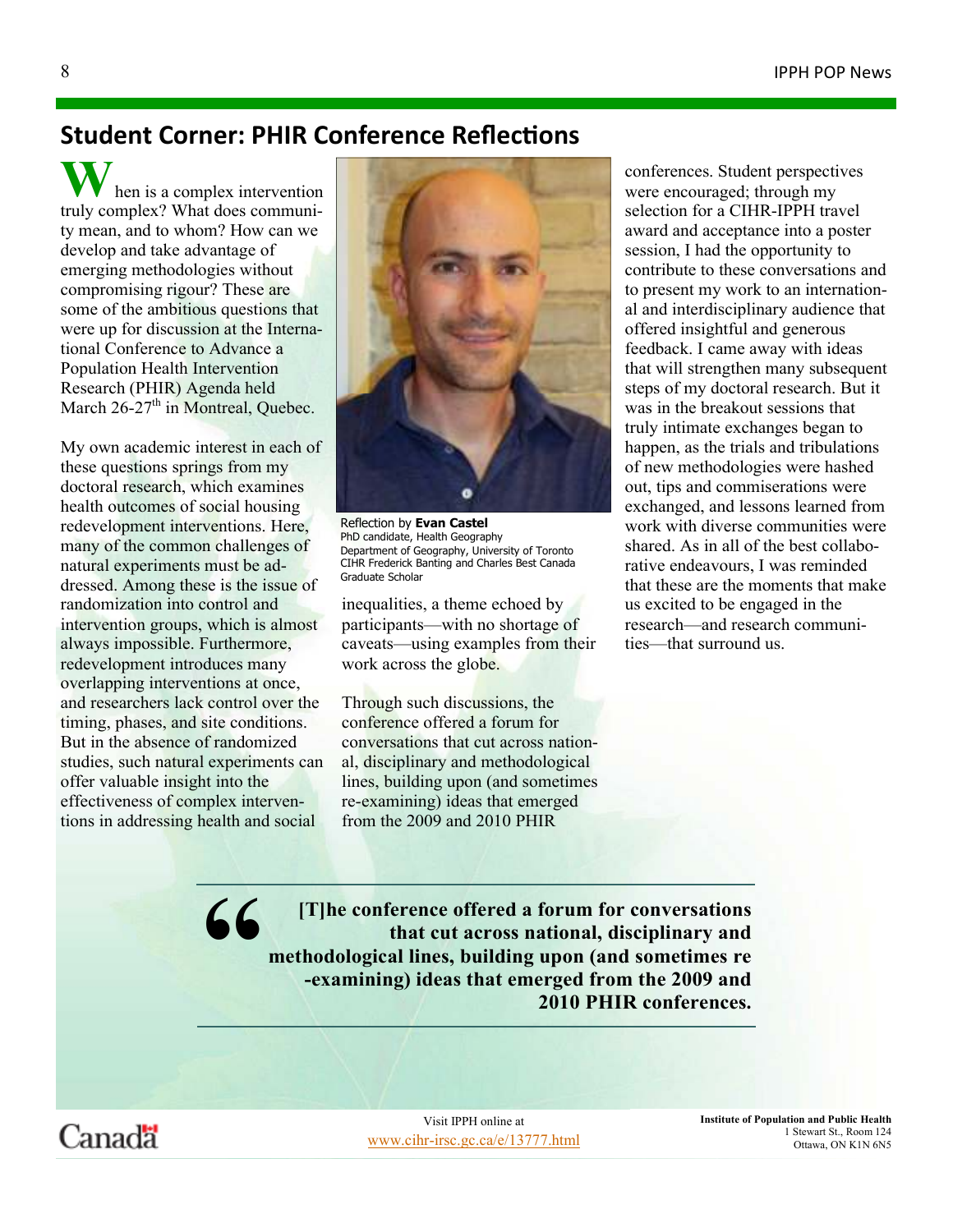## **Student Corner: PHIR Conference Reflections**

opulation health intervention research (PHIR) is concerned with developing knowledge on how policy and program interventions impact health at a population level. The international PHIR conference held in Montreal in March 2012 took on the challenge of discussing the nature of interventions, where Penny Hawe confronted the audience with a truism: "the way you think about an intervention determines your research about it." The conceptualisation of interventions as events, or series of events, in complex systems was proposed by Hawe<sup>I</sup> as a way to consider "interventions as facilitated evolution." She asked the participants to think about the "boundary" of the intervention with which they were working. However, through which perspectives can PHIR delineate boundaries of interventions within systems? The idea of boundaries seems potentially incompatible with an understanding of complex systems that encompass uncertainty<sup>2</sup>.

How do I think about an intervention? Conceptualising interventions as events challenges the PHIR language of "policy and program interventions." Any "event" with a

possibility of affecting population health pushes PHI researchers to adopt a much broader concept of change. The idea of boundaries presents a conundrum for the nature of interventions. I would argue that the idea of boundaries not only applies to the intervention theory and to the perspective through which we see an intervention, but also applies to what the intervention does and what its outcomes are.

I would suggest an alternative question for PHIR: what kinds of intersections or areas of overlapping boundaries are we working with? This questioning might foster the integration of complexity thinking as part of PHIR. Thinking about the intersections of boundaries calls into question our ideas about how the intervention interacts with its outcomes. While the discussion during the conference was primarily focused on complex interventions and complex systems, PHIR may also need to consider complex effects.



Reflection by Catherine Jones PhD student in Public Health, Health Promotion option Chaire Approches communautaires et inégalités de santé Institute de Recherche en Santé Publique de l'Université de Montréal

#### REFERENCES:

1. Hawe, P., A. Shiell, et al. "Theorising interventions as events in systems." American Journal of Community Psychology. 2009. 43 (3-4): 267-276.

2. Tremblay, M.-C. and L. Richard. "Complexity: a potential paradigm for a health promotion discipline." Health Promotion International. 2011.

66 [T]hrough which perspectives can PHIR delineate<br>boundaries of interventions within systems? The idea<br>of boundaries seems potentially incompatible with an<br>understanding of complex systems that encompass<br>uncertainty. boundaries of interventions within systems? The idea of boundaries seems potentially incompatible with an understanding of complex systems that encompass uncertainty.

Institute of Population and Public Health 1 Stewart St., Room 124<br>Ottawa, ON K1N 6N5

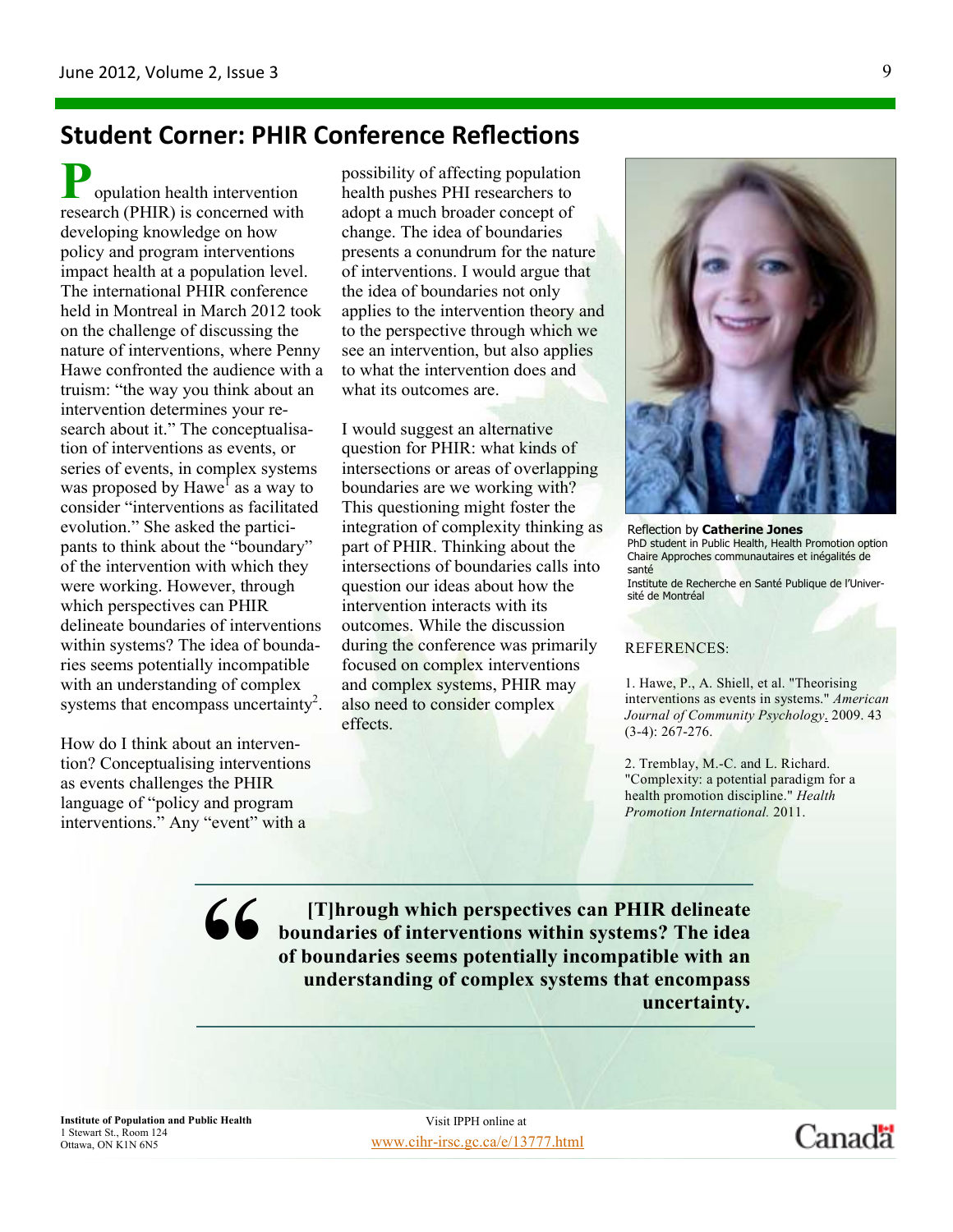### Student Corner: Thinking About Implementation Systems Research for

 $\int$  n May 3<sup>rd</sup>, 2012, IPPH hosted its third webinar on Thinking about Implementation Systems Research for Population Health Interventions. More than 40 participants from across the country heard presentations from three experts in the field: Dr. Louise Potvin from Université de Montréal and le Centre de recherche Léa Roback; Mr. Ted Bruce from Vancouver Coastal Health; and Dr. Marjorie MacDonald from University of Victoria.

Each presenter underscored the necessity of shifting the current research emphasis on identification of the causes of ill-health to an exploration of interventions that contribute to population health, namely population health intervention research (PHIR) or, as coined by Dr. Potvin, "the science of solutions." Implementation systems research — which involves an examination of the organizational, policy and program delivery systems that support, implement, and sustain population health interventions — is an important constituent of PHIR.

Mr. Bruce's discussion of the characteristics of the population health practice and policy environment elucidated some of the challenges associated with PHIR and implementation systems research. Most notably, given the vast array of factors that influence health, there is rarely a direct path between an intervention and a particular outcome and thus it is difficult to define appropriate outcome measures and adequately evaluate a population health intervention. Moreover, a large proportion of health determinants operate outside of the health sector and therefore, as suggested by Drs. Potvin and MacDonald, implementation systems research necessitates a collaborative effort among all relevant stakeholders. Given the broad array of actors that may be involved in implementation systems research, including community groups, Dr. Potvin highlighted the necessity of engaging in a process of reflexivity to address potential power differentials. Lastly, in light of the complexities of conducting implementation systems research, Dr. Potvin also expressed the importance of adopting a range of methodological approaches and moving past the prioritization of evidence generated from randomized controlled trials.

An important goal of implementation systems research is to understand the contextual factors that facilitate the success of population health inter-



Reflection by Rachel MacLean MPH candidate University of Toronto Practicum Student CIHR-IPPH

ventions and thereby a reduction in health inequities. Said research is particularly critical given the current environment whereby population health interventions must compete with other interventions in the health system for limited resources. The current work being conducted by the featured presenters is contributing to the expansion of the field and will assist in the creation of an environment that is conducive to the development, implementation, and sustainability of population health interventions.

**66** [G]iven the vast array of factors that influence health, there is rarely a direct path between an intervention and a particular outcome and thus it is difficult to define appropriate outcome measures and adequately ev there is rarely a direct path between an intervention and a particular outcome and thus it is difficult to define appropriate outcome measures and adequately evaluate a population health intervention.

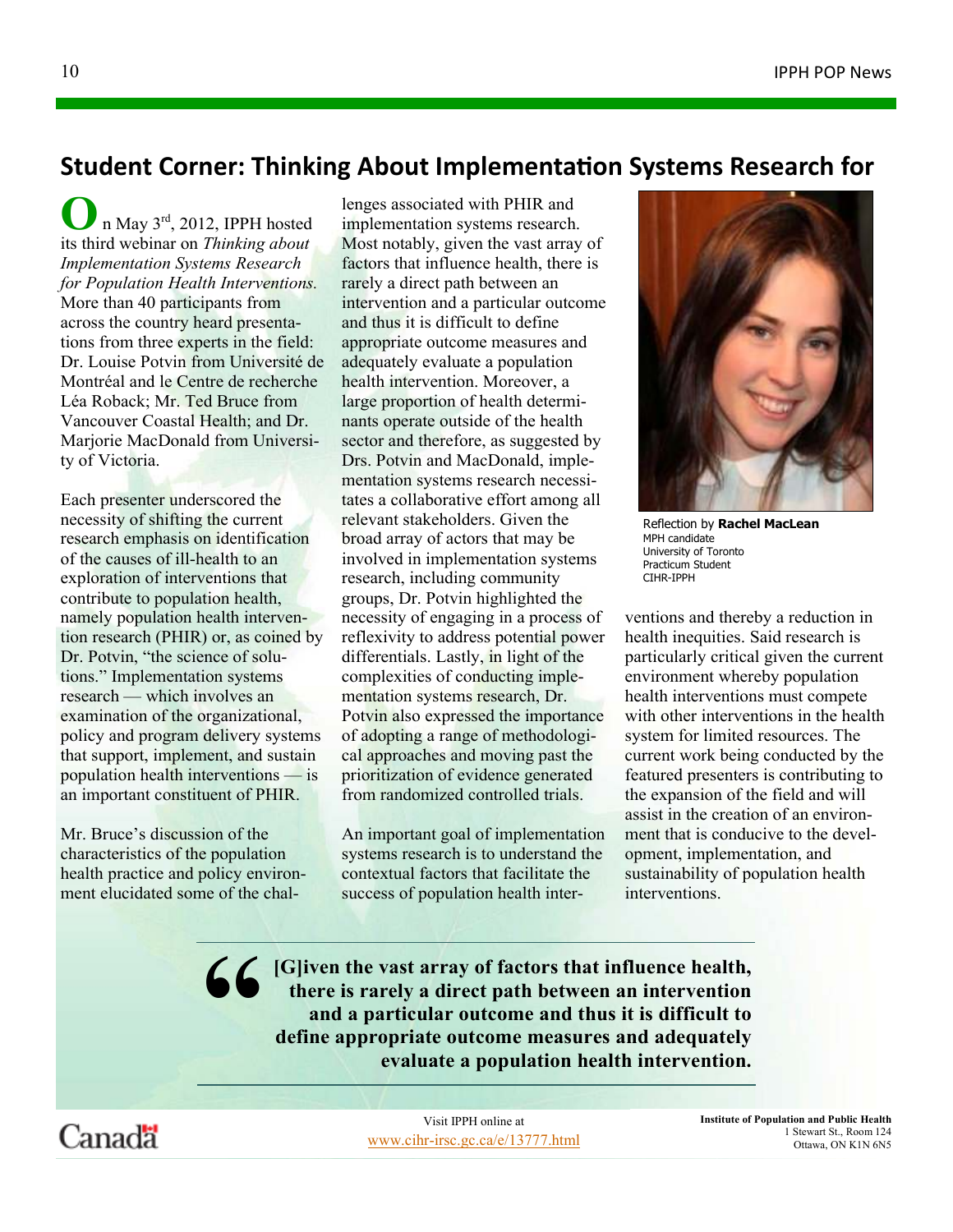### Student Corner: Medical Research Council Population Health

he Population Health Methods and Challenges conference brought together approximately 300 delegates for three days of discussion on methods and challenges in population health research in Birmingham, UK from April 24 to 26. From my perspective, the conference met two important purposes: to reflect on the current state of population health research and to learn the practical application of new methods. Reflections on collaborative research to generate and analyze big data, systems approaches and the contribution of history are leading to a focus on new methods for advancing population health research. Top among these methods at the conference was 'causal modeling' which includes propensity score matching, instrumental variables and regression discontinuity among others. New geographical methods and the potential for genome-wide association studies (GWAS) in population health were also discussed.

The main takeaway message from the conference for me was the need for population health researchers to think big and share. Population health researchers need to share data and conduct large scale studies combining multiple 'contexts' (e.g., neighbourhoods, cities, countries) to correctly and precisely estimate the impact of primary outcomes and have the power to detect potential effect heterogeneity by social or other factors. And we need to do this with the best data analysis methods.

Share your ideas, share your methods, share your syntax, and share



Reflection by Daniel Fuller PhD Candidate Santé Publique Université de Montréal

your data. Population health research and hopefully population health will benefit.

Canadä

66 Share your ideas, share your methods, share your<br>syntax, and share your data. Population health res<br>and hopefully population health will benefit. syntax, and share your data. Population health research and hopefully population health will benefit.

Institute of Population and Public Health 1 Stewart St., Room 124